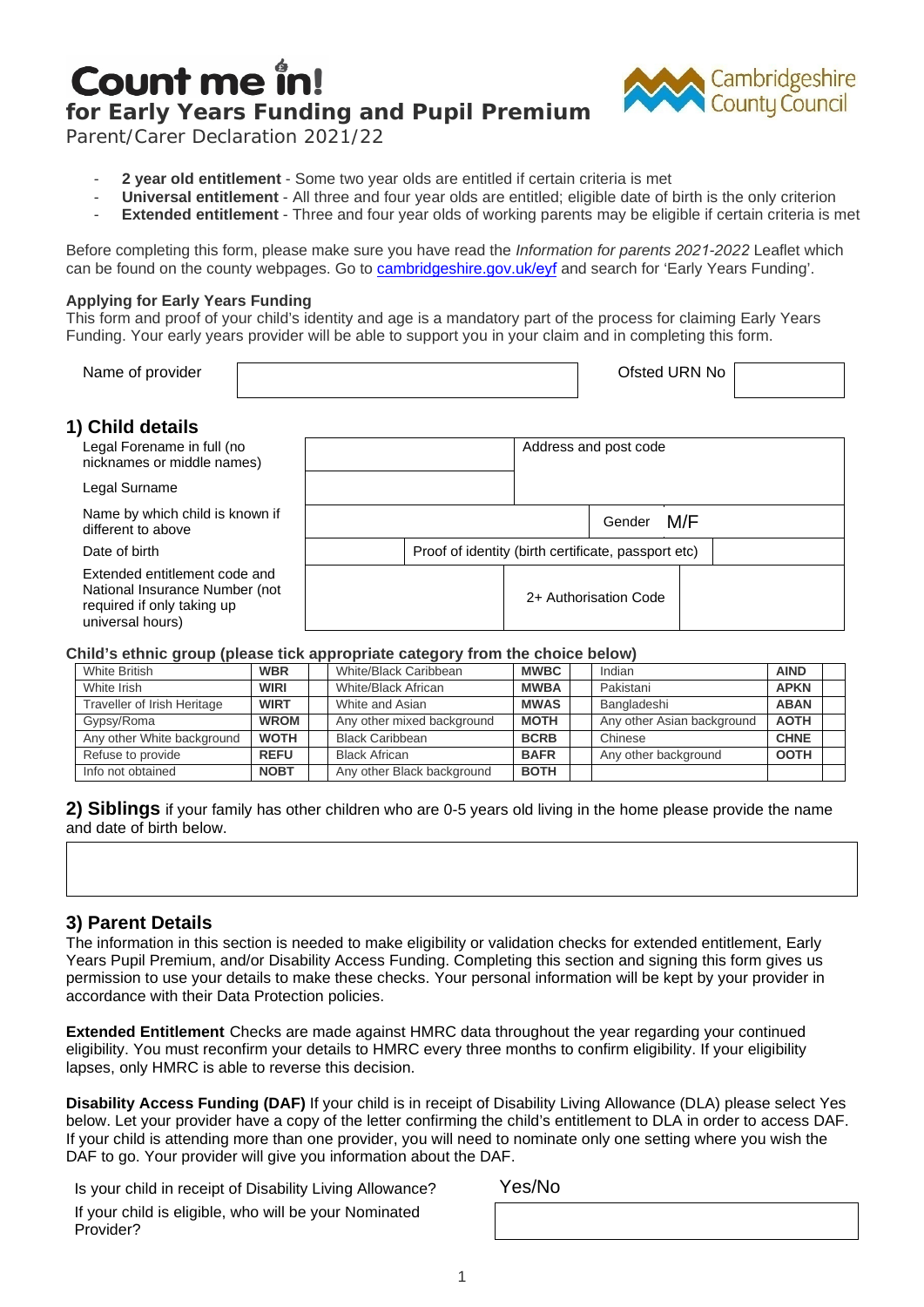**Early Years Pupil Premium (EYPP)** Eligible children will be funded through the provider to support the learning and development needs of the child. If you qualify on an economic basis, information must be the eligible parent/carer's details.

| <b>Economic Check details</b>                              | <b>Parent/Carer Details Applicant 1</b> | <b>Parent/Carer Details Applicant 2</b> |
|------------------------------------------------------------|-----------------------------------------|-----------------------------------------|
| Parent/carer's title                                       |                                         |                                         |
| Parent/carer's full name                                   |                                         |                                         |
| National Insurance or NASS No.                             |                                         |                                         |
| Parent/carer's Date of Birth                               |                                         |                                         |
| Parent/carer's telephone No.                               |                                         |                                         |
| Address including post code<br>(if different from child's) |                                         |                                         |

#### *Other qualifying criteria for EYPP*

Please tick and complete if you are able to let us know if the child meets one of these criteria. Your provider may ask to see legal documentation so that they can obtain the funding for your child.

Currently in care, state which Local Authority  $\Rightarrow$ 

 $\Box$  Previously in care in England or Wales

 $\Box$  Has been adopted from care in England or Wales

 $\Box$  Has left care under a special guardianship order or residence order in England or Wales

**4) Setting and attendance details:** Please agree the funded hours to be delivered and complete a form with each setting your child attends. Your child may attend multiple providers but no more than a maximum of two sites in a day. Please refer to the table below to see the maximum hours that can be claimed in each funding period:

|        | Non-stretched                   | <b>Stretched</b>                        |
|--------|---------------------------------|-----------------------------------------|
| Autumn | 210 (14 weeks x max 15 hours)   | 182.4 hours (16 weeks x max 11.4 hours) |
| Spring | 165 (11 weeks x max 15 hours)   | 148.2 hours (13 weeks x max 11.4 hours) |
| Summer | 195 (13 weeks x max 15 hours)   | 239.4 hours (21 weeks x max 11.4 hours) |
| Total  | 38 weeks @ 15 hours = 570 hours | 50 weeks @ 11.4 hours = 570 hours       |

Please provide the number of hours you will claim as free hours for *both* universal and extended entitlement with each childcare provision your child attends. You and your provider must note any changes you make to your claim/s throughout the year using the *Supplementary claim sheet* if more space is needed.

|                        | This provision | 2 <sup>nd</sup> additional | 3rd additional | Total hours (add |
|------------------------|----------------|----------------------------|----------------|------------------|
|                        |                | provision                  | provision      | all provisions)  |
| Autumn                 |                |                            |                |                  |
| <b>Universal Hours</b> |                |                            |                |                  |
| <b>Extended Hours</b>  |                |                            |                |                  |
| <b>Spring</b>          |                |                            |                |                  |
| <b>Universal Hours</b> |                |                            |                |                  |
| <b>Extended Hours</b>  |                |                            |                |                  |
| <b>Summer</b>          |                |                            |                |                  |
| <b>Universal Hours</b> |                |                            |                |                  |
| <b>Extended Hours</b>  |                |                            |                |                  |

2nd Additional provision – name of setting ................................................................................................ 3rd Additional provision – name of setting ................................................................................................